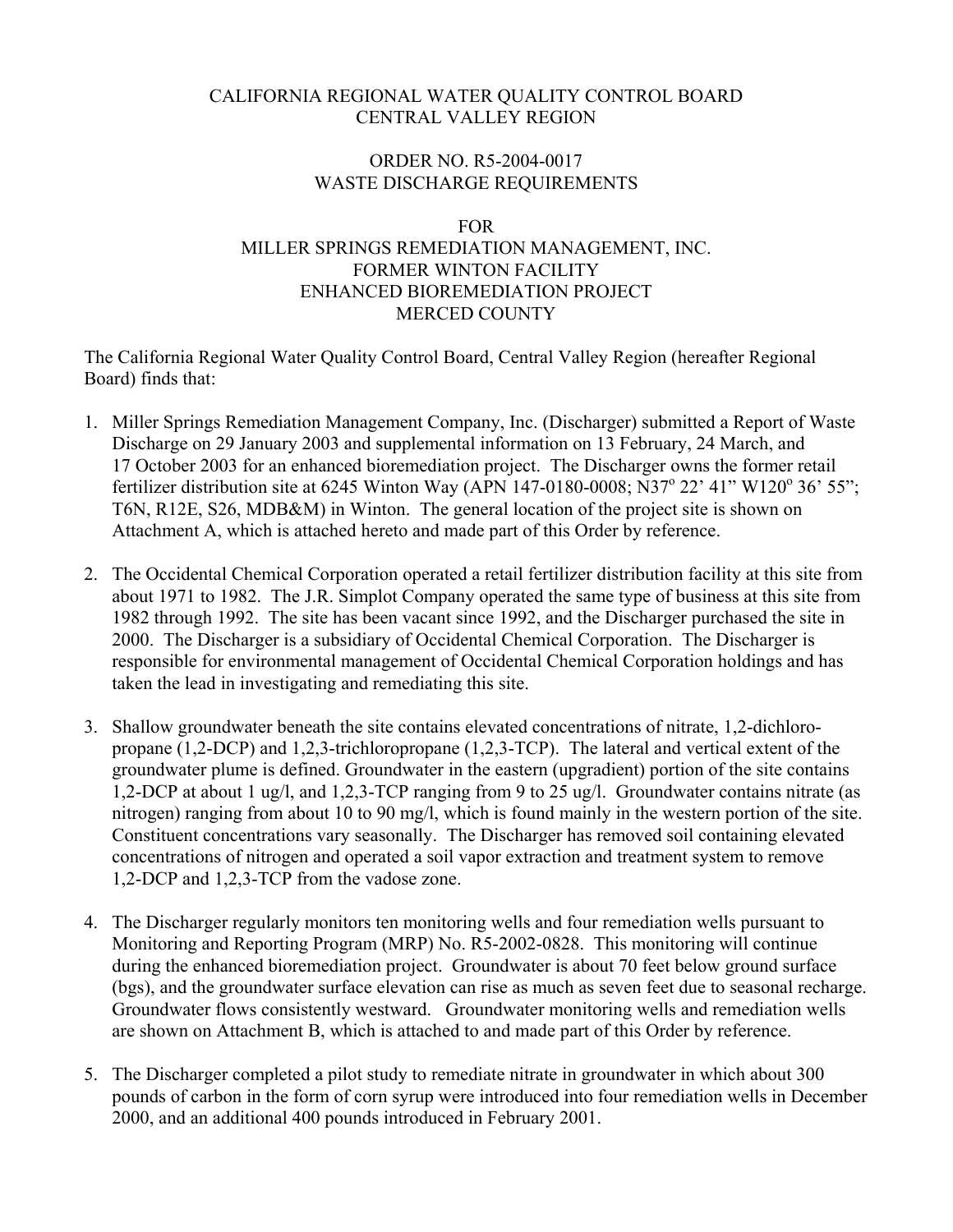- 6. The enhanced biodegradation process depends upon stimulating growth of a consortium of indigenous microbes by providing a source of carbon which is supplied by the corn syrup or table sugar. Microbes obtain energy by removing an electron from a compound (oxidizing it), and by depositing the electron onto another compound (reducing it). Different amounts of energy can be obtained from different compounds. The first compounds to be utilized as electron acceptors are those that provide the most energy, conferring a competitive advantage to these organisms. Aerobic microbes will be the first to consume corn syrup or table sugar, using oxygen until it is depleted, since oxygen provides the most energy. After oxygen is depleted, a succession of anaerobic microbes become dominant, oxidizing the corn syrup or table sugar and reducing the specific compounds upon which their metabolism depends. In general, nitrate is the next compound in sequence to be reduced, then iron, then sulfate, and if present, chlorinated organic compounds.
- 7. The waste products of anaerobic metabolism (the reduced compounds), such as carbon dioxide, methane, hydrogen sulfide, reduced iron, and ammonium, in turn become electron sources for other microbes, and the previously oxidized compounds become electron acceptors. This is the basis of geochemical cycling of nutrients. As the carbon provided by the corn syrup or table sugar is exhausted, the system slowly returns to the initial conditions. Some gaseous products, such as nitrogen gas, methane, and carbon dioxide, may migrate into the soil column before being consumed in the aquifer, and are subject to microbial degradation within the soil column.
- 8. During the pilot study, nitrate concentrations dropped to levels below detection within three months, but the concentration of ammonium increased 100-fold during this time period. By February 2002, the ammonium completely converted to nitrate for a net reduction in nitrate relative to the starting conditions. Pilot studies conducted at other sites have shown that lower concentrations of carbon injected into the subsurface produce lesser amounts of ammonium. During the pilot study, concentrations of iron and manganese increased, and pH decreased. Iron and pH returned to baseline conditions within one year of introducing carbon, and manganese returned to baseline within two years. Sulfate concentrations did not change significantly throughout the pilot study. In addition to these indicators of biological activity, dissolved organic carbon and alkalinity are expected to temporarily increase as corn syrup or table sugar becomes available and as microbial activity increases. Dissolved organic carbon and alkalinity are expected to decline as corn syrup or table sugar is consumed. During the pilot study, the reaction zone extended about 50 feet downgradient of the injection area.
- 9. The Discharger proposes to implement this full-scale enhanced bioremediation in two phases. The objectives of Phase I are to evaluate the efficacy of the corn syrup or table sugar quantity and frequency of application to degrade nitrate and minimize ammonium generation; to correlate concentration changes of dissolved organic carbon to changes in other biological indicators; and to evaluate the time frame to degrade nitrate and corn syrup or table sugar amendments. In Phase II, the extent of the remediation will be expanded to treat the remainder of the nitrate plume. These Waste Discharge Requirements (WDRs) will be revised prior to implementation of Phase II.
- 10. Phase I includes installing two new remediation wells and injecting up to 80 pounds of corn syrup or table sugar (measured as glucose equivalents) into groundwater at each of five remediation wells, RW-1, RW-2, RW-3, RW-5, and RW-6, as shown on Attachment B. Based on the pilot study results, the treatment area is expected to extend 50 feet from each remediation well.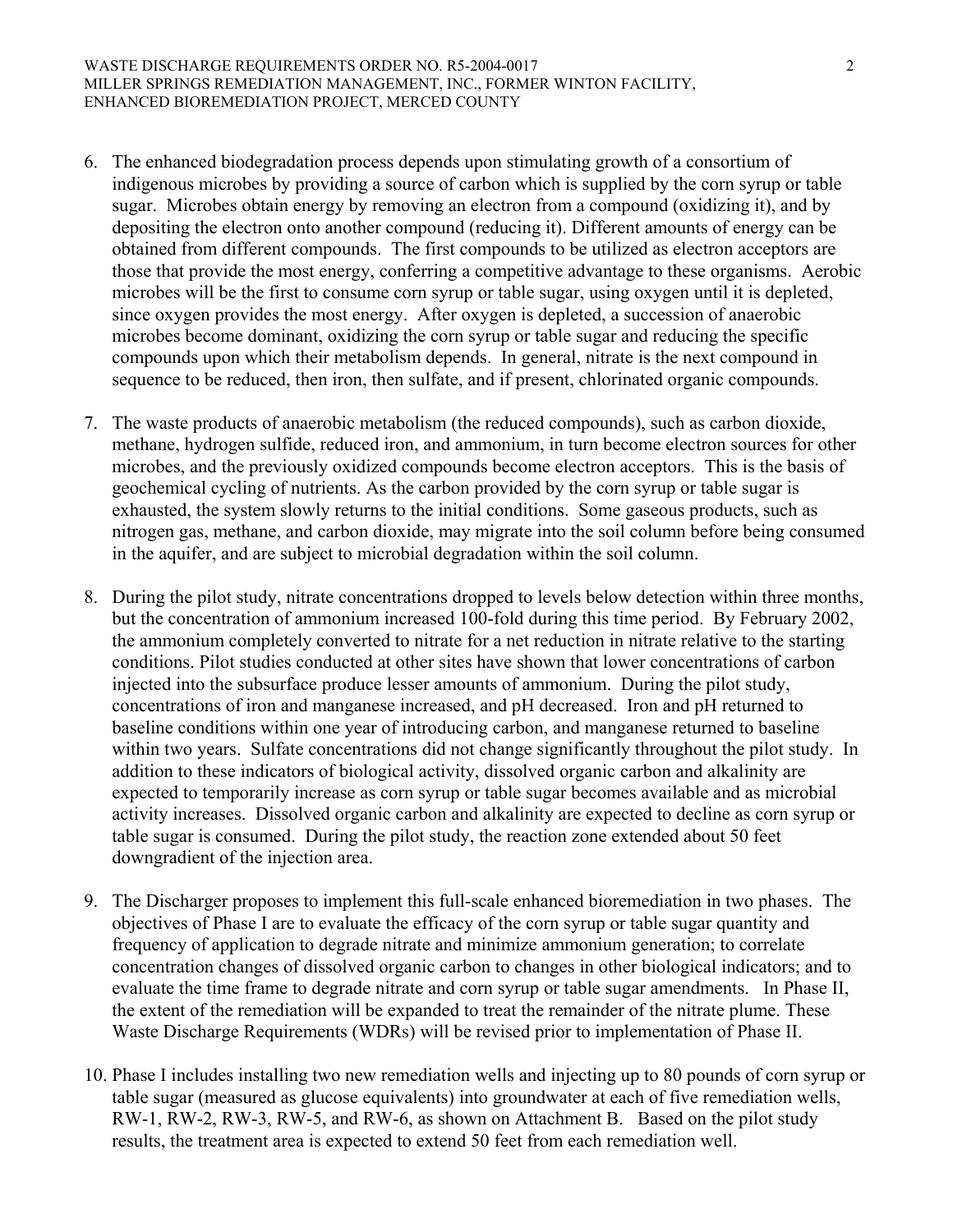- 11. Upon Executive Officer approval, the Discharger may inject up to two supplemental applications of corn syrup of table sugar up to, but not exceeding, 80 pounds into each of these wells when ammonium and dissolved iron concentrations decrease to within 20 percent of baseline conditions in the individual wells. After these additional injections, when ammonium and dissolved iron concentrations in the remediation wells decline to baseline conditions or less, then the Discharger will prepare an evaluation report, a Phase II work plan, and a Report of Waste Discharge for revised WDRs.
- 12. The quantity of corn syrup or table sugar injected during Phase I is calculated to be sufficient to remove oxygen and degrade the mass of nitrate in groundwater in an estimated 30-foot radius from each injection well to a saturated thickness of five feet. The Discharger estimates that 0.9 grams of glucose is needed for each gram of oxygen, and 0.6 grams of glucose is needed for each gram of nitrate (as nitrate). The initial 80 pounds proposed includes an additional 20 percent to account for intrinsic carbon demand at this site.
- 13. During Phase I, groundwater samples will be collected bimonthly (every other month) and analyzed for the parameters outlined in the attached MRP No. R5-2004-0017. In addition, the Discharger will collect baseline samples from the five remediation wells, and monitoring wells W-2, W-8, W-9, and W-10, prior to implementing Phase I to determine initial concentrations of alkalinity, iron, manganese, ammonium, and dissolved organic carbon. The Discharger will propose baseline concentrations of these constituents within 60 days after injection, in accordance with Provision D.4.a.
- 14. In the event that concentrations of ammonium or dissolved organic carbon exceed approved baseline concentrations by more than 20 percent in monitoring wells W-2, W-8, W-9, or W-10, the Discharger will collect a confirmation sample. If the exceedance is confirmed, the Discharger will commence monthly monitoring of the wells(s) exhibiting an exceedance. Two samples will be collected monthly for two consecutive months so there are enough data to establish a trend. If the levels, based on the concentration trend, are more than 20 percent above baseline levels, the Discharger will implement the contingency plan. The contingency plan includes providing a work plan to aerate the groundwater through injection points which will be positioned to accelerate the conversion of ammonium to nitrate and to accelerate the degradation of any remaining corn syrup or table sugar. The position of the injection points will vary depending upon where an exceedance is identified and the proximate upgradient remediation well.
- 15. The enhanced bioremediation project will conclude when concentrations of ammonium, dissolved iron, dissolved manganese and dissolved organic carbon return to baseline concentrations.
- 16. The injection of chemicals into waters of the State is subject to regulation under the California Water Code. This Order authorizes the Discharger to inject corn syrup or table sugar into groundwater subject to specific discharge requirements.
- 17. The *Water Quality Control Plan for the Sacramento River and San Joaquin River Basins, Fourth Edition* (Basin Plan) designates beneficial uses, establishes water quality objectives, contains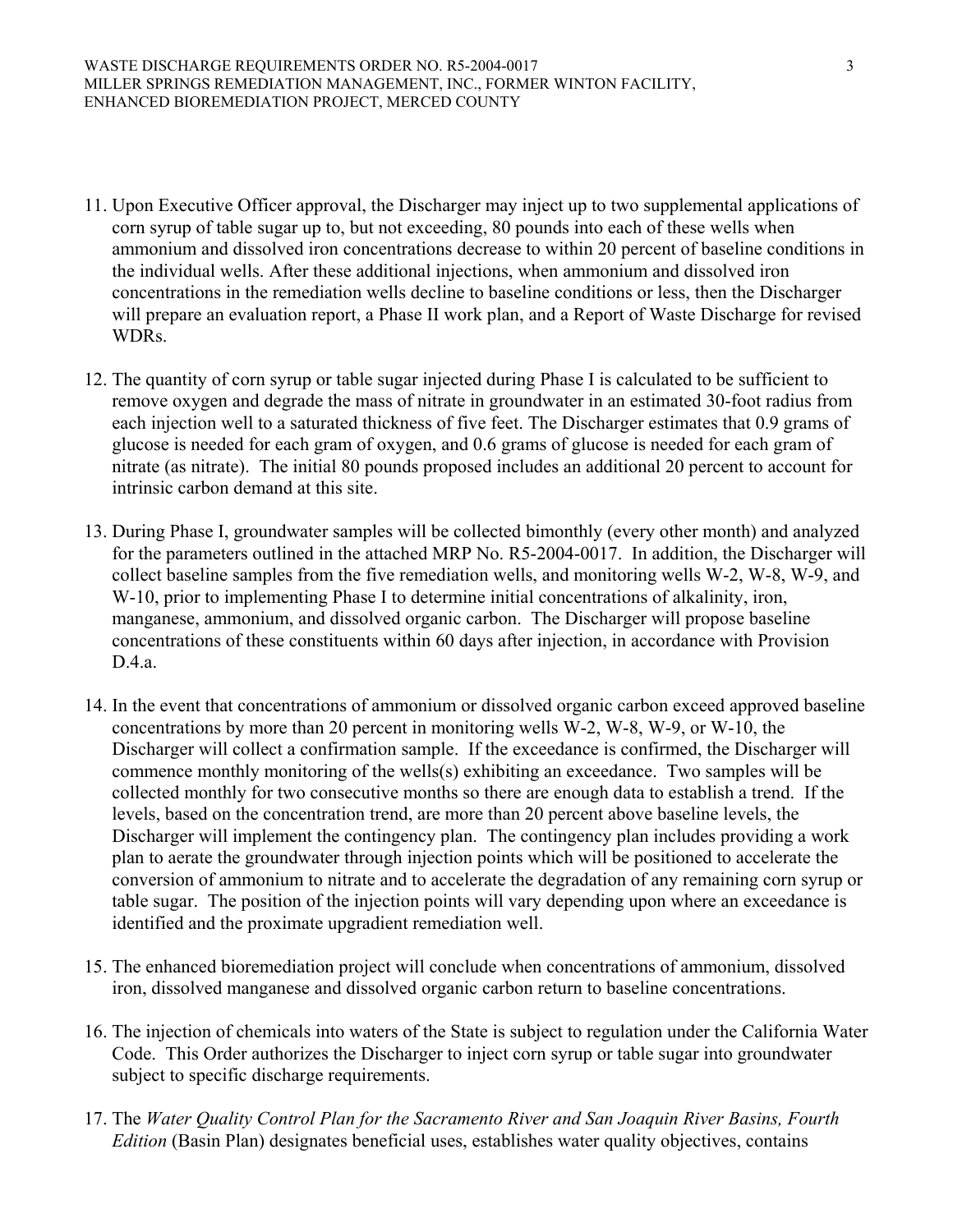implementation plans and policies for protecting waters of the basin, and incorporates by reference plans and policies adopted by the State Water Resources Control Board (State Board). Pursuant to Section 13263(a) of the California Water Code, waste discharge requirements must implement the Basin Plan.

- 18. Surface water drainage is into the Merced River, which drains to the San Joaquin River. The beneficial uses of the Merced River between McSwain Reservoir and the San Joaquin River are municipal and domestic supply; agricultural stock watering supply; industrial process and service supply; power generation; water contact recreation; noncontact water recreation; warm and cold freshwater habitat; migration of warm and cold freshwater species; spawning of warm and cold freshwater species; and wildlife habitat. The beneficial uses of the San Joaquin River between the mouth of the Merced River and Vernalis are municipal and domestic supply; agricultural irrigation and stock watering supply; industrial process supply; water contact recreation; noncontact water recreation; warm freshwater habitat; migration of warm and cold freshwater species; spawning of warm freshwater species; and wildlife habitat.
- 19. The beneficial uses of the underlying groundwater are municipal and domestic supply, agricultural supply, industrial service supply, and industrial process supply.
- 20. Surrounding land uses are residential, commercial, and industrial.
- 21. State Board Resolution No. 68-16 (hereafter Resolution 68-16 or the "Antidegradation Policy") requires the Regional Board in regulating discharges to maintain high quality waters of the state until it is demonstrated that any change in quality will be consistent with maximum benefit to the people of the State, will not unreasonably affect beneficial uses, and will not result in water quality less than that described in plans and policies (e.g., quality that exceeds water quality objectives). Temporal degradation of groundwater at this site due to the corn syrup injection may occur. The temporary degradation allowed by this Order is consistent with Resolution 68-16 since (1) the purpose is to accelerate and enhance remediation of unacceptable concentrations of a waste and such remediation will benefit the people of the state; (2) the discharge is limited in scope and duration; (3) best practicable treatment and control, including adequate monitoring and contingency plans to assure protection of water quality, are required; and (4) the injection will not cause water quality objectives to be exceeded beyond the treatment area or the duration of the project as described in Finding Nos. 10, 11, and 15.
- 22. Section 13267(b) of California Water Code provides that:

In conducting an investigation specified in subdivision (a), the regional board may require that any person who has discharged, discharges, or is suspected of having discharged or discharging, or who proposes to discharge within its region, or any citizen or domiciliary, or political agency or entity of this state who has discharged, discharges, or is suspected of having discharged or discharging, or who proposes to discharge waste outside of its region that could affect the quality of the waters of the state within its region shall furnish, under penalty of perjury, technical or monitoring program reports which the board requires. The burden, including costs of these reports, shall bear a reasonable relationship to the need for the reports and the benefits to be obtained from the reports. In requiring those reports, the regional board shall provide the person with a written explanation with regard to the need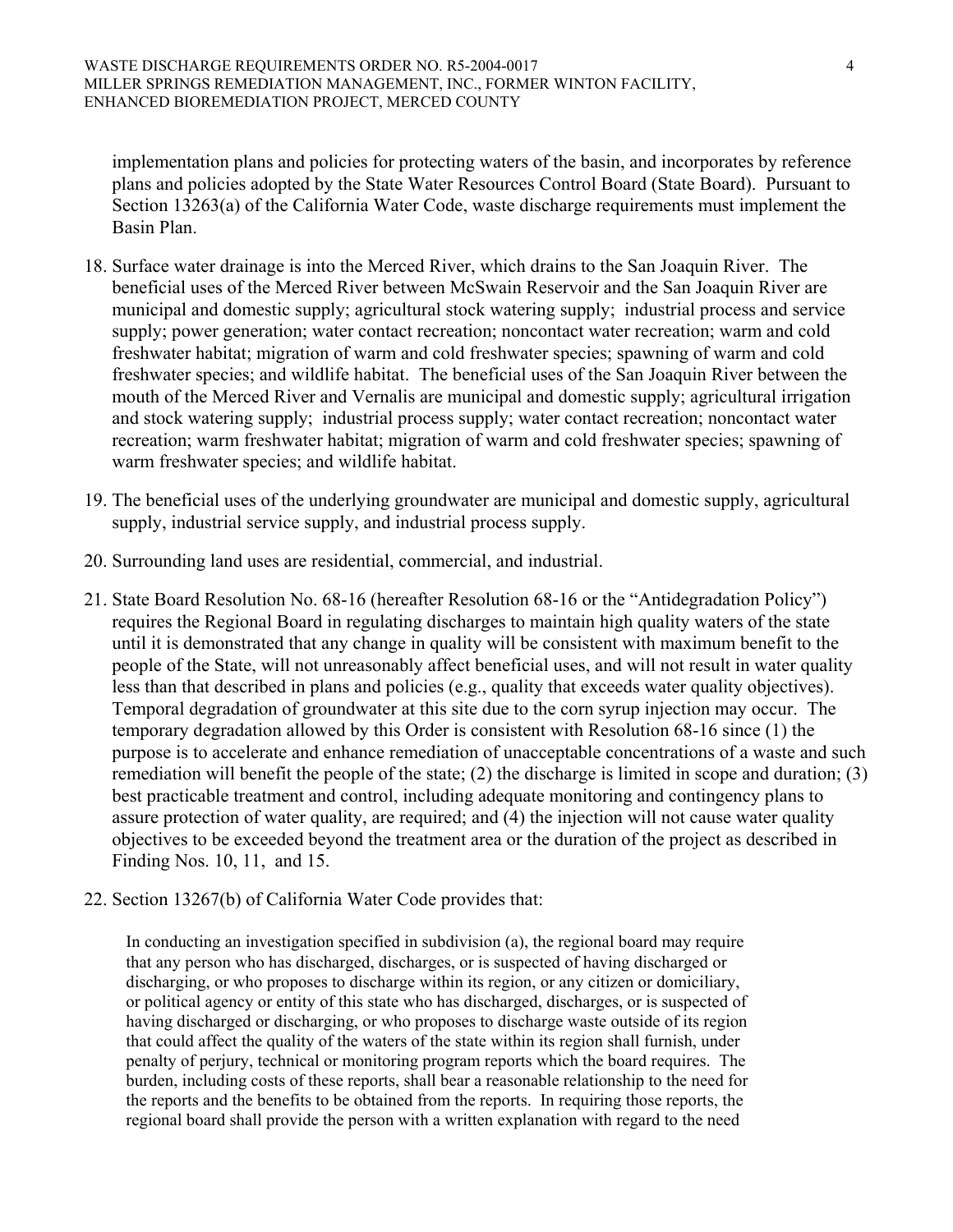for the reports, and shall identify the evidence that supports requiring that person to provide the reports.

 The technical reports required by this Order and the attached MRP No. R5-2004-0017 are necessary to assure compliance with these waste discharge requirements. The Discharger owns the facility that discharges the waste subject to this Order.

- 23. The California Department of Water Resources sets standards for the construction and destruction of groundwater wells, as described in *California Well Standards Bulletin 74-90* (June 1991) and *Water Well Standards: State of California Bulletin 94-81* (December 1981). These standards, and any more stringent standards adopted by the State or County pursuant to California Water Code Section 13801, apply to all monitoring and remediation wells.
- 24. Issuance of this Order is an action to assure the restoration of the environment and is, therefore, exempt from the provisions of the California Environmental Quality Act (Public Resources Code, Section 21000, et seq.), in accordance with Section 15308 and 15330, Title 14, California Code of Regulations (CCR).
- 25. This discharge is exempt from the requirements of *Consolidated Regulations for Treatment, Storage, Processing, or Disposal of Solid Waste,* as set forth in Title 27, CCR, Section 20005, et seq., (hereafter Title 27). Section 20090(d) allows exemption for a project to clean up a condition of pollution that resulted from an unauthorized release of waste based on the following:
	- a. The cleanup and abatement action is under the direction of a public agency;
	- b. Wastes removed from the immediate place of release will be discharged according to the Title 27 regulations; and
	- c. The remedial actions intended to contain wastes at the place of release shall implement the Title 27 regulations to the extent feasible.
- 26. Pursuant to California Water Code Section 13263(g), discharge is a privilege, not a right, and adoption of this Order does not create a vested right to continue the discharge.
- 27. All the above and the supplemental data and information and details in the attached Information Sheet, which is incorporated by reference herein, were considered in establishing the following conditions of discharge.
- 28. The Discharger and interested agencies and persons were notified of intent to prescribe waste discharge requirements for this discharge and provided with an opportunity for a public hearing and an opportunity to submit written views and recommendations.
- 29. In a public meeting, all comments pertaining to the discharger were heard and considered.

**IT IS HEREBY ORDERED** that pursuant to Sections 13267 and 13263 of the California Water Code, Miller Springs Remediation Management Inc., its agents, successors and assigns, in order to meet the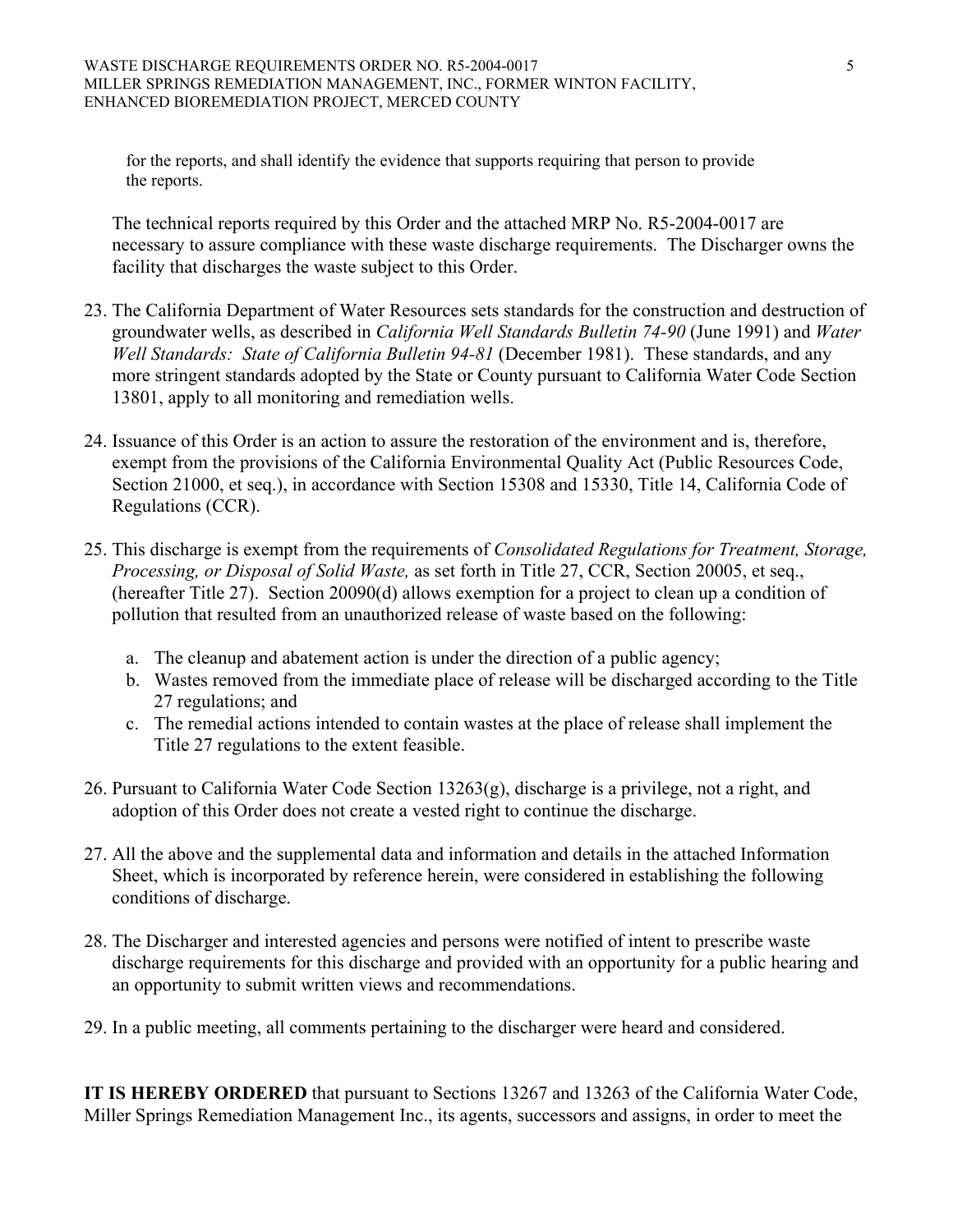provisions contained in Division 7 of the California Water Code and regulations adopted thereunder, shall comply with the following while conducting the above-described enhanced bioremediation project:

*[Note: Other prohibitions, conditions, definitions, and some methods of determining compliance are contained in the attached "Standard Provisions and Reporting Requirements for Waste Discharge Requirements" dated 1 March 1991, incorporated herein.]* 

## **A. Discharge Prohibitions**

- 1. Discharge of wastes to surface waters or surface water drainage courses is prohibited.
- 2. The injection of other than corn syrup or table sugar into groundwater is prohibited.
- 3. Discharge of waste classified as 'hazardous' under Section 2521, Chapter 15 of Division 3 of Title 23, CCR, or as 'designated', as defined in Section 13173 of California Water Code is prohibited.
- 4. The discharge of corn syrup or table sugar at any location or in a manner different from that described in Finding Nos. 10 and 11 is prohibited.

## **B. Discharge Specifications**

- 1. No waste constituent shall be released or discharged, or placed where it will be released or discharged, in a concentration or in a mass that causes violation of the Groundwater Limitations.
- 2. Discharge of carbon in the form of corn syrup or table sugar shall be limited to the project scope defined in Finding Nos. 10 and 11.

## **C. Groundwater Limitations**

- 1. During the enhanced bioremediation project, ammonium and dissolved organic carbon shall not exceed by more than 20 percent their respective baseline concentrations in monitoring wells W-2, W-8, W-9, or W-10.
- 2. Effective upon completion of the enhanced bioremediation project, dissolved organic carbon, ammonium, dissolved iron, dissolved manganese, and alkalinity shall not exceed baseline concentrations in remediation wells RW-1, RW-2, RW-3, RW-5, and RW-6, and monitoring wells W-2, W-8, W-9, W-10, and W-12.

#### **D. Provisions**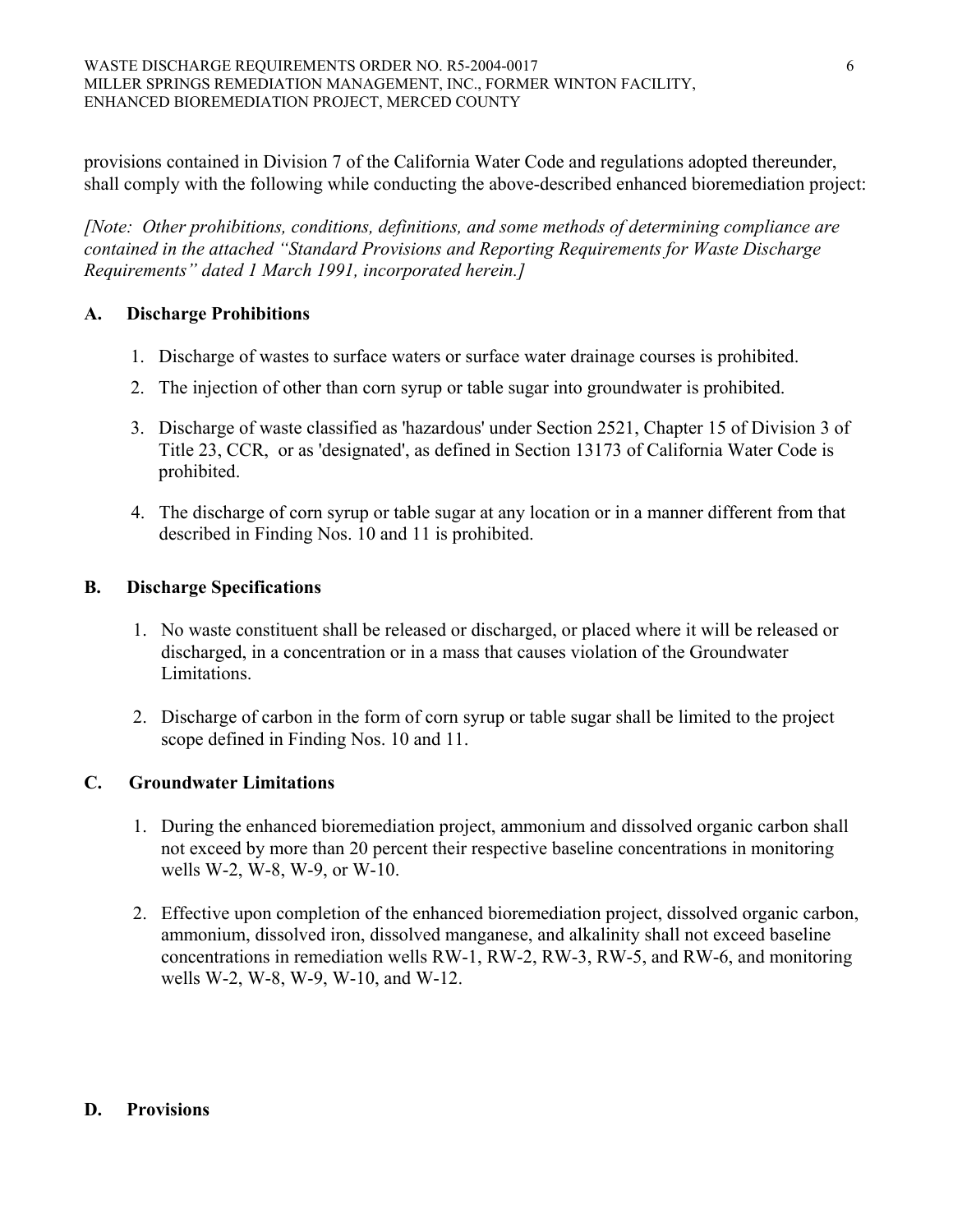- 1. The Discharger shall notify the Regional Board a minimum of one week prior to the start of Phase I injection of corn syrup or table sugar.
- 2. The Discharger shall comply with the attached MRP No. R5-2004-0017, which is part of this Order, and any revisions thereto as ordered by the Executive Officer.
- 3. The Discharger shall comply with the "Standard Provisions and Reporting Requirements for Waste Discharge Requirements," dated 1 March 1991, which are attached hereto and by reference a part of this Order. This attachment and its individual paragraphs are commonly referenced as "Standard Provision(s)."
- 4. All of the following reports shall be submitted pursuant to Section 13267 of the California Water Code. All technical reports required herein that involve planning, investigation, evaluation, or design, or other work requiring interpretation and proper application of engineering or geologic sciences, shall be prepared by or under the direction of persons registered to practice in California pursuant to California Business and Professions Code sections 6735, 7835, and 7835.1. To demonstrate compliance with sections 415 and 3065 of Title 16, CCR, all technical reports must contain a statement of the qualifications of the responsible registered professional(s). As required by these laws, completed technical reports must bear the signature(s) and seal(s) of the registered professional(s) in a manner such that all work can be clearly attributed to the professional responsible for the work.
	- a. Within **60 days** of injecting corn syrup or table sugar, the Discharger shall submit an Implementation Report that shall include a description of field activities, remediation well installation, quantities, location, form and method of corn syrup or table sugar injection, a table of groundwater elevations, and a table of proposed baseline concentrations using an approved EPA statistical method, including the rationale used to develop the concentrations.
	- b. Within **14 months** of initially injecting corn syrup or table sugar for Phase I, and prior to any additional corn syrup or table sugar injection, the Discharger shall submit a Phase I progress report that shall include groundwater remediation monitoring data, results achieved, and recommendations.
	- c. Within **26 months** of initially introducing corn syrup or table sugar for Phase I, the Discharger shall submit a Phase I Evaluation Report that shall include groundwater remediation monitoring data, a record of and discussion of the carbon quantities introduced as corn syrup or table sugar, results achieved, and recommendations. If a change in the discharge location or quantity is proposed, then the Discharger shall provide a work plan for Phase II and a Report of Waste Discharge requesting a revision of these WDRs.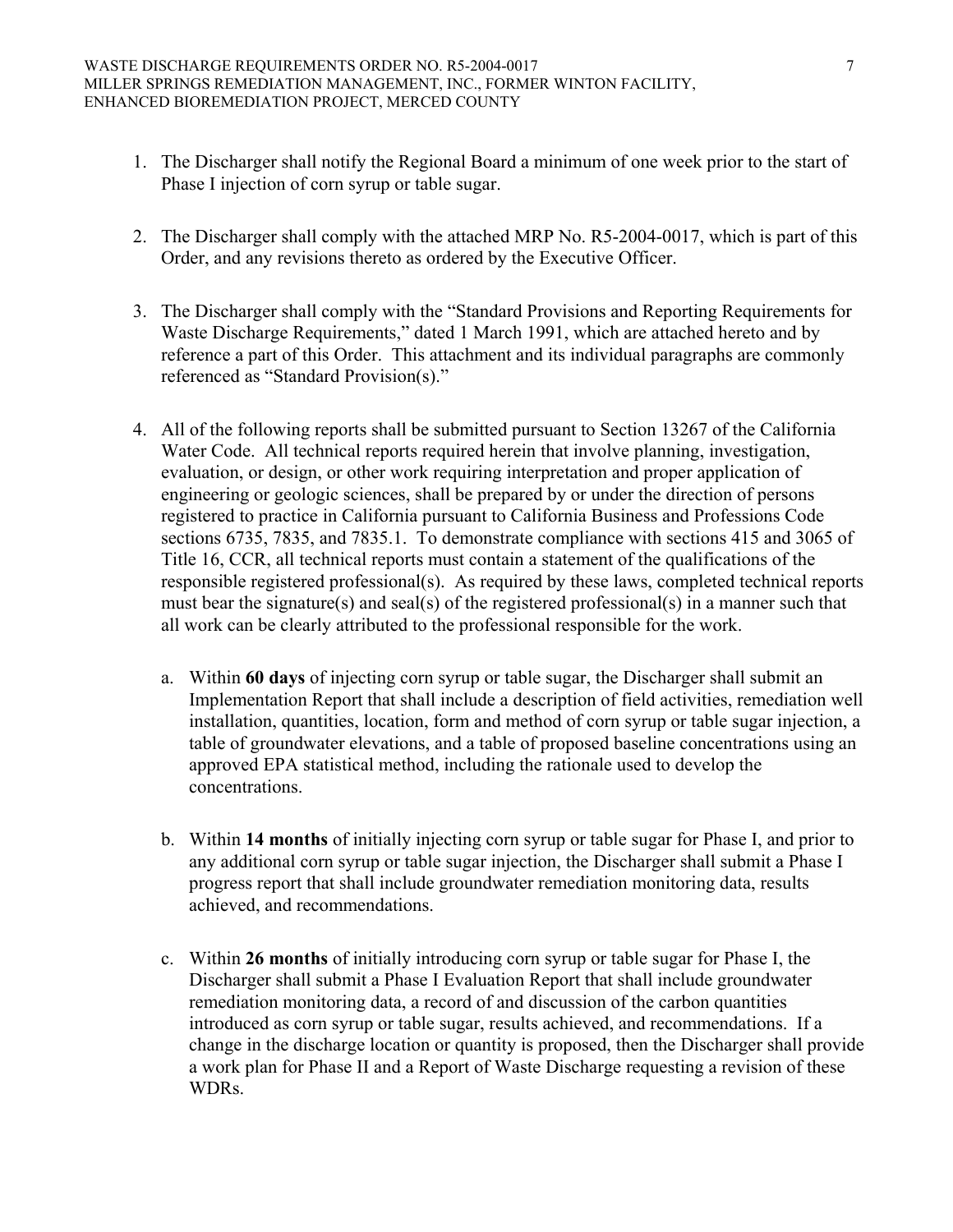- 5. If a groundwater sample from one or more of the monitoring wells W-2, W-8, W-9, or W-10 contain ammonium or dissolved organic carbon exceeding 20 percent above baseline conditions, the Discharger shall notify Regional Board staff of the exceedance and obtain a confirmation sample within **7 days** of receiving the results. If the confirmation sample results confirm exceeding 20 percent above baseline conditions, immediately upon receiving the confirmation sample results, the Discharger shall stop all corn syrup or table sugar injections and notify Regional Board staff of the results. The Discharger shall obtain additional samples at **30 days** and at **60 days** following receipt of the confirmation sample and transmit the results to Board staff within **7 days** of receipt.
- 6. **Within 30 days** of confirming an exceedance as described in Provisions D.5, the Discharger shall provide a work plan to implement the contingency plan as described in Finding 14. Within **7 days** after Executive Officer approval of the work plan, the Discharger shall implement the work plan and within **90 days** shall submit a Contingency Plan Implementation Report.
- 7. The Discharger shall comply with all conditions of this Order, including timely submittal of technical and monitoring reports as directed by the Executive Officer. Violations may result in enforcement action, including Regional Board or court order requiring corrective action or imposing civil monetary liability, or in revision or rescission of this Order.
- 8. The Discharger shall maintain records of all monitoring information including all calibration and maintenance records, copies of all reports required by this Order, and records of all data used to complete the application for this Order. Records shall be maintained for a minimum of three years from the date of the sample, measurement, or report. This period may be extended during the course of any unresolved litigation regarding this discharge or when requested by the Executive Officer.
- 9. The Discharger shall at all times properly operate and maintain all facilities and systems of treatment and control that are installed or used by the Discharger to achieve compliance with this Order. Proper operation and maintenance also includes adequate laboratory controls and appropriate quality assurance procedures. This provision requires the operation of backup or auxiliary facilities or similar systems which are to be installed by the Discharger only when necessary to achieve compliance with the conditions of this Order.
- 10. A copy of this Order shall be kept at the discharge facility for reference by operating personnel. Key operating personnel shall be familiar with its contents.
- 11. While this Order is in effect, and prior to any change in ownership of the Site or management of this operation, the Discharger shall transmit a copy of this Order to the succeeding Owner/Operator, and forward a copy of the transmittal letter and proof of transmittal to the Board.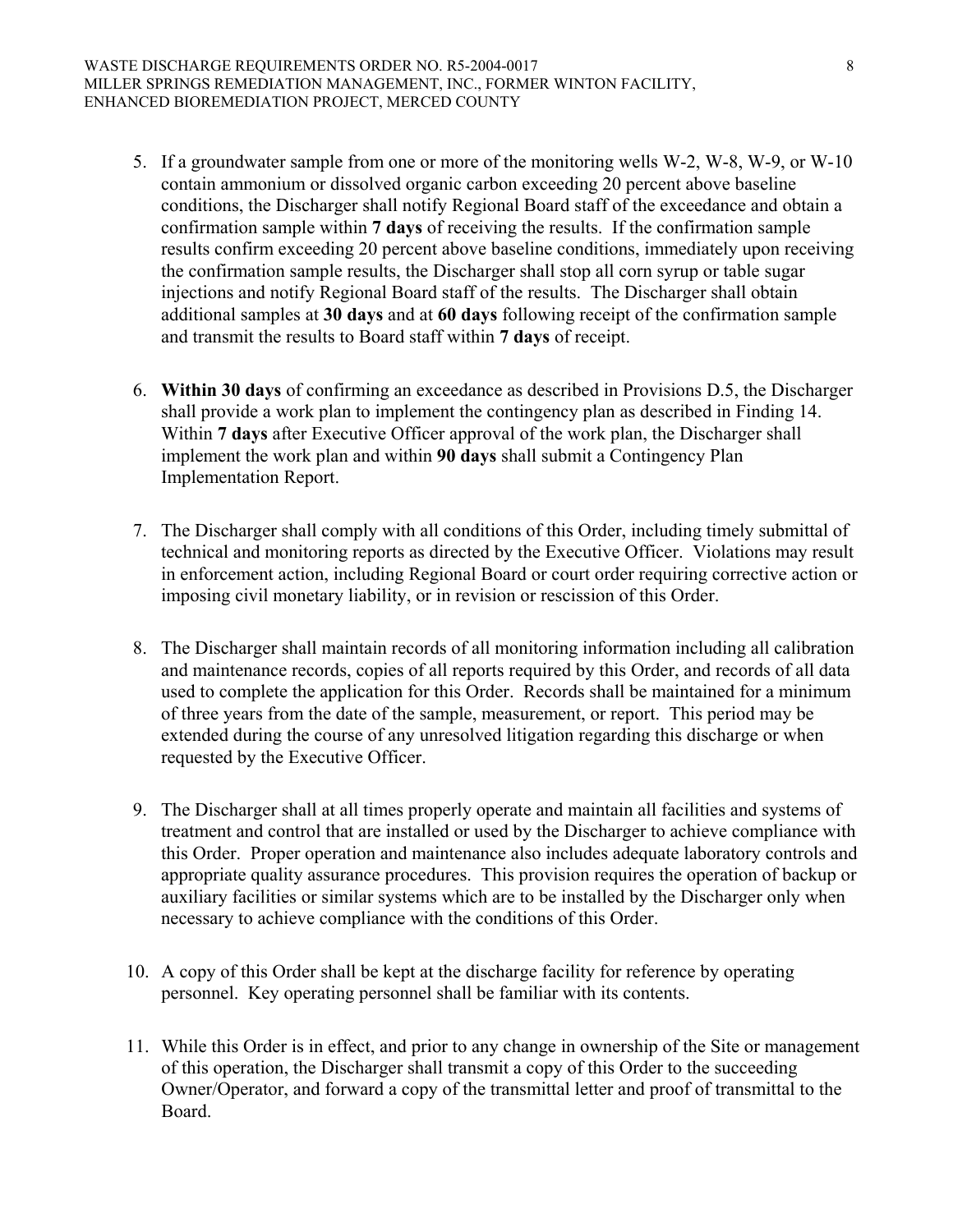12. The Regional Board will review this Order periodically and will revise requirements when necessary.

I, THOMAS R. PINKOS, Executive Officer, do hereby certify the foregoing is a full, true, and correct copy of an Order adopted by the California Regional Water Quality Control Board, Central Valley Region, on 30 January 2004.

> $\mathcal{L}_\text{max}$  , and the set of the set of the set of the set of the set of the set of the set of the set of the set of the set of the set of the set of the set of the set of the set of the set of the set of the set of the THOMAS R. PINKOS, Executive Officer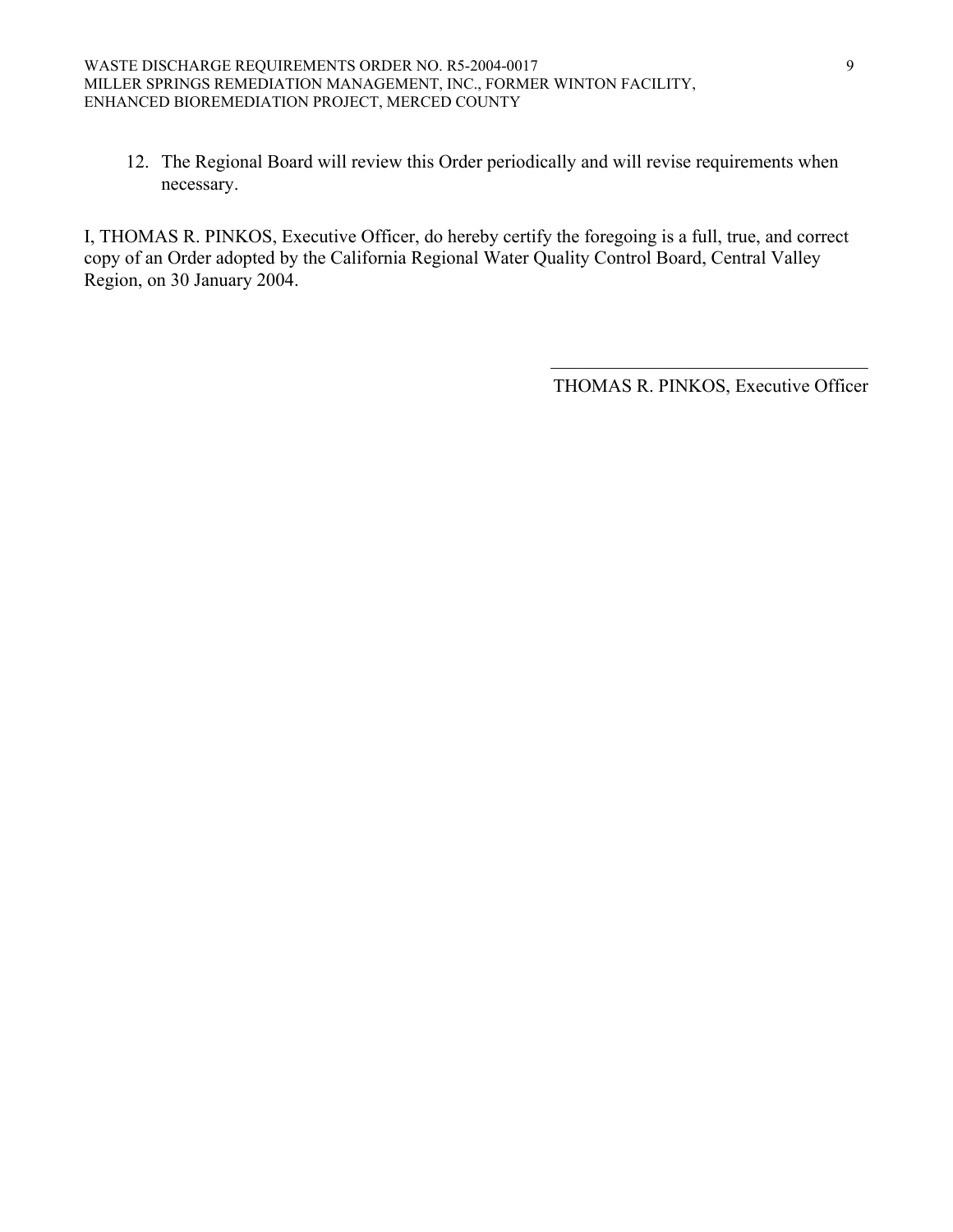### CALIFORNIA REGIONAL WATER QUALITY CONTROL BOARD CENTRAL VALLEY REGION

### MONITORING AND REPORTING PROGRAM NO. R5-2004-0017 FOR MILLER SPRINGS REMEDIATION MANAGEMENT, INC. FORMER WINTON FACILITY ENHANCED BIOREMEDIATION PROJECT MERCED COUNTY

This Monitoring and Reporting Program (MRP) incorporates requirements for monitoring the progress of the enhanced bioremediation project. This MRP is issued pursuant to California Water Code Section 13267. Miller Springs Remediation Management, Inc. (Discharger) is required to comply with this MRP. The Discharger shall not implement any changes to this MRP unless and until a revised MRP is issued by the Executive Officer. In addition to this MRP, groundwater sampling and reporting outlined in MRP No. R5-2002-0828 is still required.

All samples shall be representative of the volume and the nature of the discharge and matrix of the sampled medium. The time, date, and location of each grab sample shall be recorded on the sample chain of custody form.

#### **ENHANCED BIOREMEDIATION MONITORING**

As shown on Attachment B, there are 11 monitoring wells, four remediation wells, and two proposed remediation wells. Of these, five monitoring wells (W-2, W-8, W-9, W-10, and W-12) and five remediation wells (RW-1, RW-2, RW-3, RW-5, and RW-6) are associated with remediation monitoring. The groundwater monitoring program for these 10 wells and any remediation wells installed subsequent to the issuance of this MRP shall follow the schedule below. These analyses shall be completed by a State certified laboratory and shall follow standard EPA protocol. The first sampling event shall occur prior to the carbon injection. Groundwater samples from remediation and monitoring wells shall be analyzed for the following constituents according to the schedule below:

#### **A. LABORATORY MEASURED PARAMETERS**

| <b>Constituents</b>           | <b>EPA Method</b>     | <b>Maximum</b><br><b>Detection Limit</b> <sup>1</sup> | Frequency      |
|-------------------------------|-----------------------|-------------------------------------------------------|----------------|
| Alkalinity                    | <b>SM 2320B</b>       | $10 \text{ mg/L}$                                     | $Bi-Monthly^2$ |
| Ammonium                      | 350.1                 | $0.5 \text{ mg/L}$                                    | $Bi-Monthly2$  |
| Dissolved Organic Carbon      | 415, 9060, or SM 5310 | $1 \text{ mg/L}$                                      | $Bi-Monthly2$  |
| Iron (dissolved)              | 200, 6010, 6020       | $0.05$ mg/L                                           | $Bi-Monthly2$  |
| Nitrate (as nitrogen)         | 353.2                 | $0.1 \text{ mg/L}$                                    | $Bi-Monthly2$  |
| Manganese (dissolved)         | 200, 6010, or 6020    | $0.05$ mg/L                                           | $Bi-Monthly2$  |
| <b>Total Dissolved Solids</b> | 160.1, or SM 2540     | $5 \text{ mg/L}$                                      | $Bi-Monthly2$  |

<sup>1</sup> For non-detectable results

 $2$  Every other month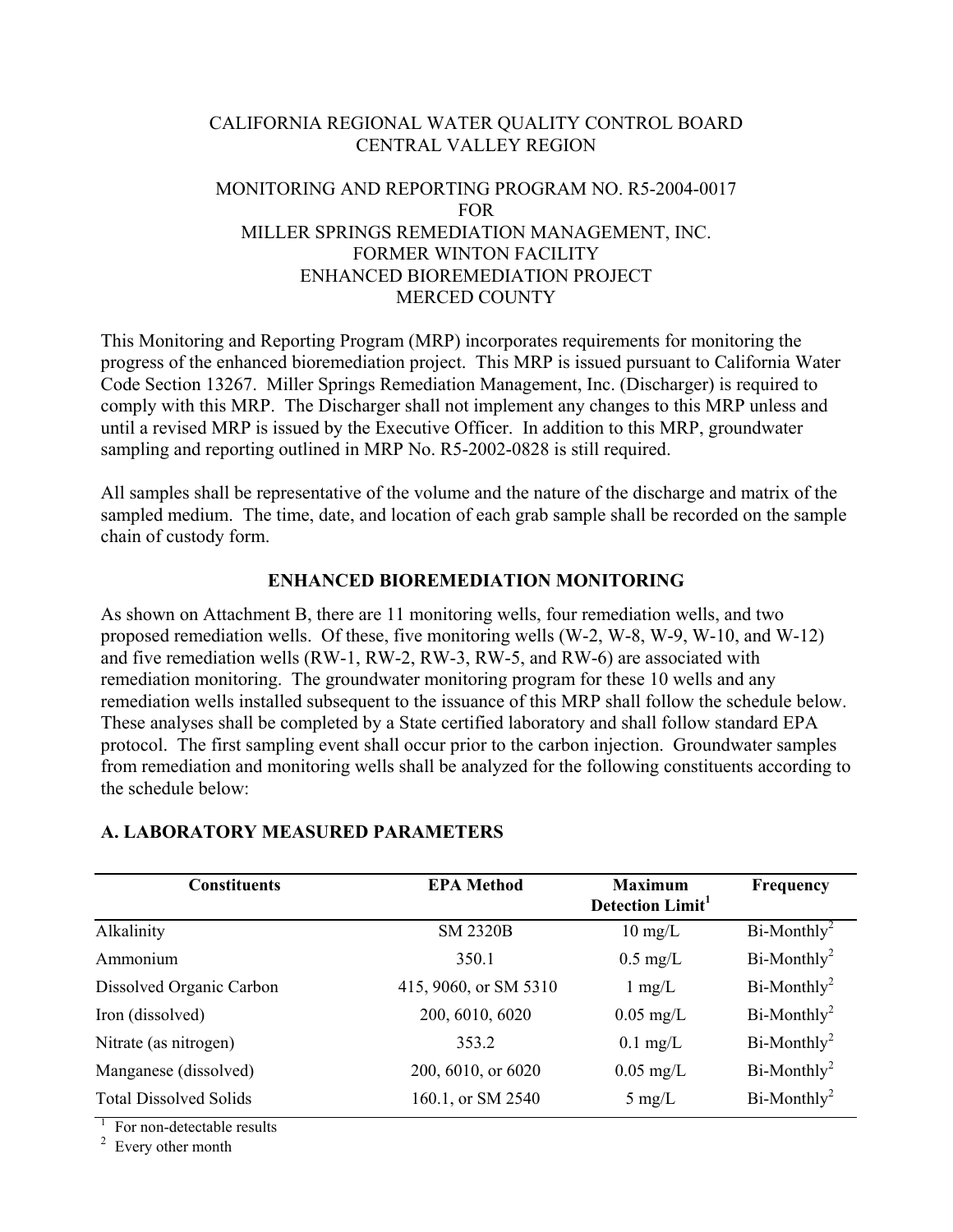#### **B. FIELD MEASURED PARAMETERS**

Monitoring of the enhanced bioremediation project shall include field measured parameters to be performed at each monitored well at each monitoring event. The field measured parameters to be recorded are listed in the following table.

| Constituents                  | Units                               |
|-------------------------------|-------------------------------------|
| Depth to Groundwater          | $0.01$ ft                           |
| Electrical conductivity       | $\mu$ mhos/cm                       |
| pH                            | pH units                            |
| Oxidation-reduction potential | millivolts                          |
| Dissolved oxygen              | mg/1                                |
| Temperature                   | $\mathrm{P}F/\mathrm{P}C$           |
| Groundwater elevation         | Feet and hundredths, mean sea level |

Field testing instruments (such as those used to test oxidation-reduction potential and dissolved oxygen) may be used provided that:

- 1. The operator is trained in proper use and maintenance of the instruments;
- 2. The instruments are field calibrated prior to each monitoring event;
- 3. Instruments are serviced and/or calibrated by the manufacturer at the recommended frequency: and
- 4. Field calibration reports are provided with the appropriate monitoring report.

# **REPORTING**

In reporting monitoring data, the Discharger shall arrange the data in tabular form so that the date, sample type, and reported analytical result for each sample are readily discernible. The data shall be summarized in such a manner to clearly illustrate compliance with waste discharge requirements and spatial or temporal trends, as applicable. The results of any monitoring done more frequently than required at the locations specified in the MRP shall also be reported to the Regional Board.

As required by the California Business and Professions Code Sections 6735, 7835, and 7835.1, all Groundwater Monitoring Reports shall be prepared under the direct supervision of a Registered Engineer or Geologist and signed by the registered professional.

# **A. Bi-monthly Monitoring Reports**

Bimonthly reports shall be submitted to the Board by the **1st day of the second month following the end of each bi-monthly period (i.e., the February-March report is due by 1 May).** At a minimum, the reports shall include:

1. A narrative description of all preparatory, monitoring, sampling, and analytical testing activities for the groundwater monitoring. The narrative shall be sufficiently detailed to verify compliance, or lack thereof, with the WDR this MRP, and the Standard Provisions and Reporting Requirements. The narrative shall be supported by field logs for each well documenting depth to groundwater; parameters measured before, during, and after purging; calculation of casing volume; total volume of water purged, etc.;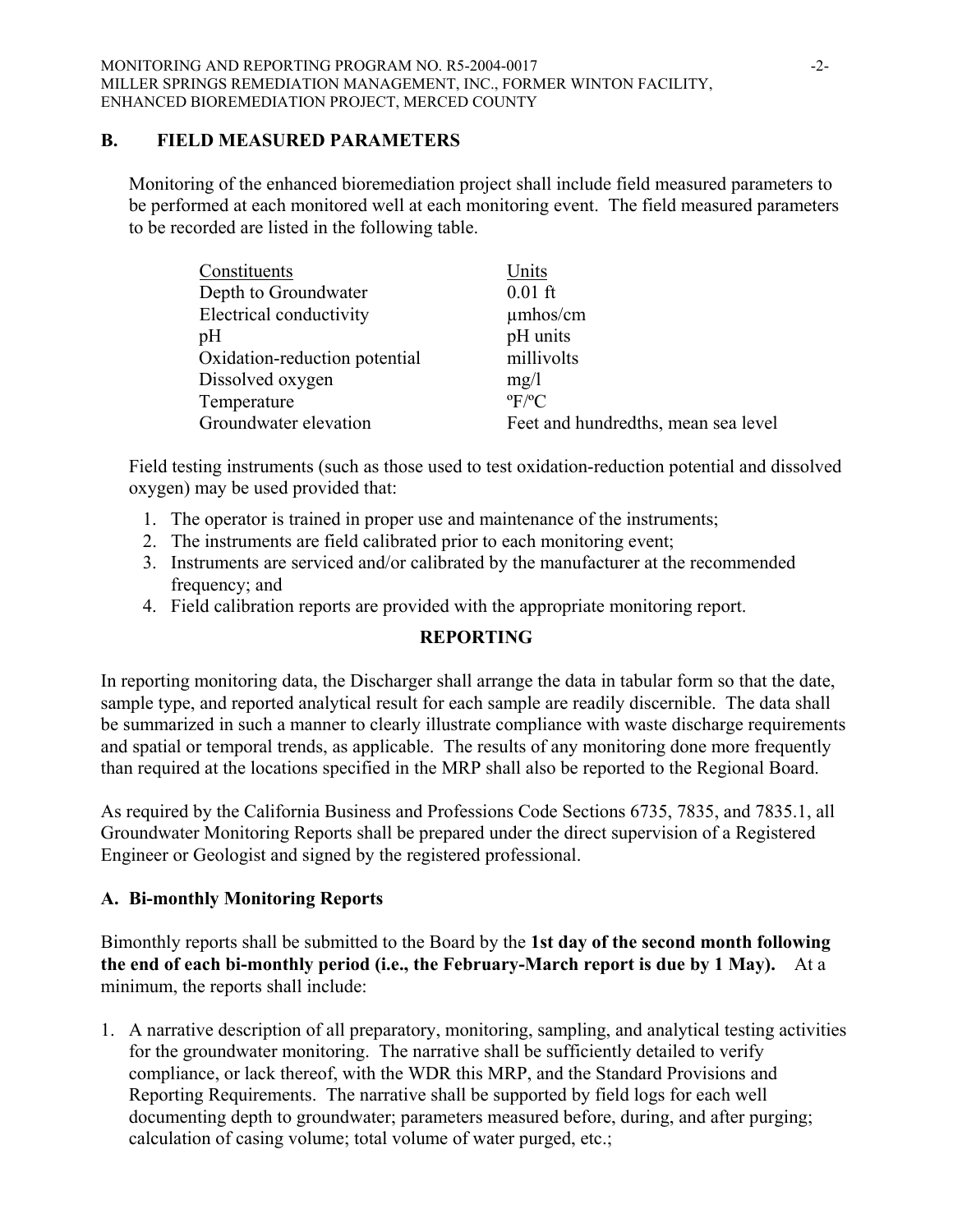- 2. Copies of all laboratory analytical report(s); and
- 3. Cumulative data tables containing the water quality analytical results and depth to groundwater.

## **B. Semi-Annual Report**

Semi- annual reports shall be submitted to the Board by **1 May** and **1 November** of each year. These reports shall contain an evaluation of the effectiveness and progress of the remediation, and may be submitted with the corresponding bi-monthly monitoring report. Each semi-annual report shall contain the following minimum information:

- 1. Tabular summaries of all enhanced bioremediation data collected;
- 2. Graphical summaries of remedial progress, including nitrate, ammonium, iron, manganese, TDS, and dissolved organic carbon concentration changes with time;
- 3. An evaluation of the performance of the enhanced bioremediation project and an analysis of the effectiveness in destroying the pollutants;
- 4. A discussion of compliance and the corrective action taken, if any, as well as any planned or proposed actions needed to bring the discharge into full compliance with the waste discharge requirements; and
- 5. A discussion of any data gaps and potential deficiencies/redundancies in the monitoring system or reporting program.

A letter transmitting the monitoring reports shall accompany each report. Such a letter shall include a discussion of requirement violations found during the reporting period, and actions taken or planned for correcting noted violations, such as operation or facility modifications. If the Discharger has previously submitted a report describing corrective actions and/or a time schedule for implementing the corrective actions, reference to the previous correspondence will be satisfactory. The transmittal letter shall contain the penalty of perjury statement by the Discharger, or the Discharger's authorized agent, as described in the Standard Provisions General Reporting Requirements Section B.3.

 $\mathcal{L}_\mathcal{L} = \{ \mathcal{L}_\mathcal{L} \mid \mathcal{L}_\mathcal{L} \in \mathcal{L}_\mathcal{L} \}$ 

The Discharger shall implement the above monitoring program as of the date of the Order.

Ordered by: \_

THOMAS R. PINKOS, Executive Officer

(Date)